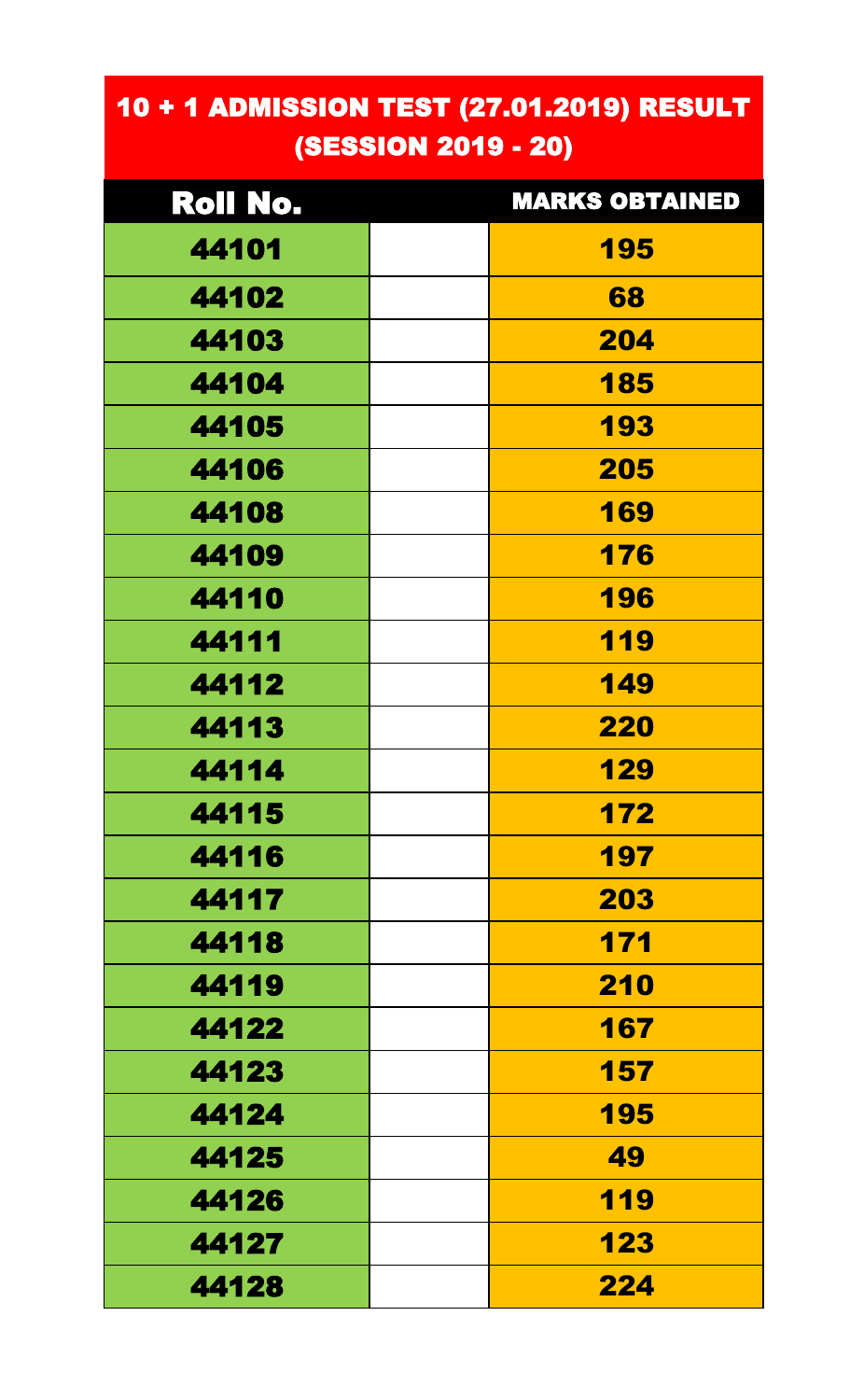| 44129 | 174        |
|-------|------------|
| 44130 | 124        |
| 44132 | 165        |
| 44133 | 105        |
| 44134 | 120        |
| 44135 | 111        |
| 44136 | 132        |
| 44137 | 141        |
| 44138 | 80         |
| 44139 | 174        |
| 44140 | 195        |
| 44141 | 172        |
| 44142 | <b>136</b> |
| 44143 | 113        |
| 44144 | 47         |
| 44145 | 138        |
| 44146 | 196        |
| 44147 | 46         |
| 44148 | 41         |
| 44149 | 30         |
| 44150 | 40         |
| 44173 | 46         |
| 55101 | 133        |
| 55102 | 153        |
| 55103 | 141        |
| 55105 | 179        |
| 55106 | 171        |
| 55107 | 212        |
| 55108 | 126        |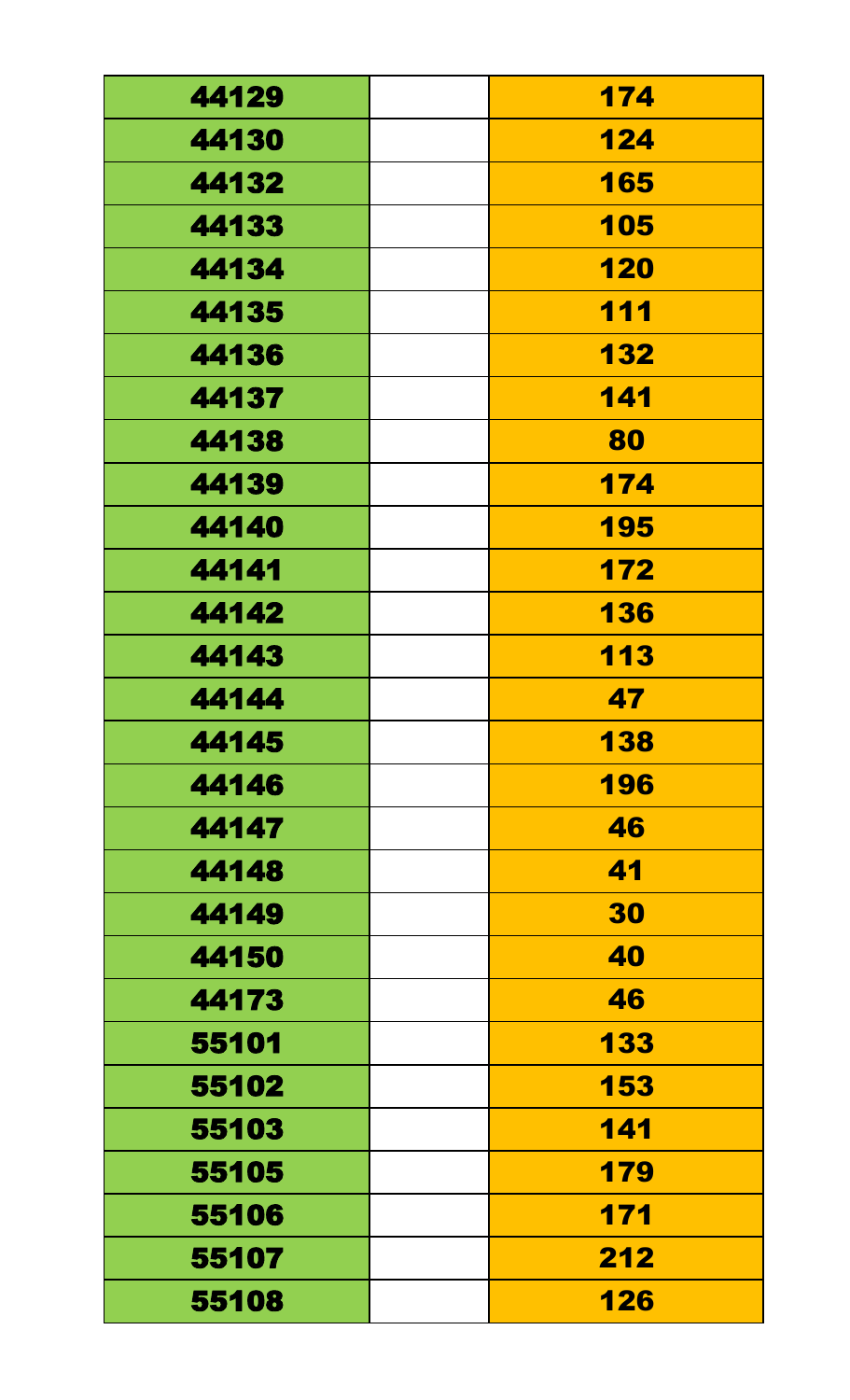| 55109 | 172 |
|-------|-----|
| 55110 | 209 |
| 55111 | 158 |
| 55112 | 201 |
| 55114 | 150 |
| 55117 | 86  |
| 55118 | 69  |
| 55119 | 209 |
| 55122 | 221 |
| 55123 | 174 |
| 55124 | 157 |
| 55125 | 85  |
| 55126 | 221 |
| 55127 | 171 |
| 55128 | 195 |
| 55129 | 85  |
| 55132 | 214 |
| 55133 | 224 |
| 55134 | 88  |
| 55135 | 145 |
| 55136 | 174 |
| 55137 | 164 |
| 55138 | 124 |
| 55139 | 200 |
| 55141 | 119 |
| 55142 | 182 |
| 55143 | 166 |
| 55144 | 195 |
| 55145 | 179 |